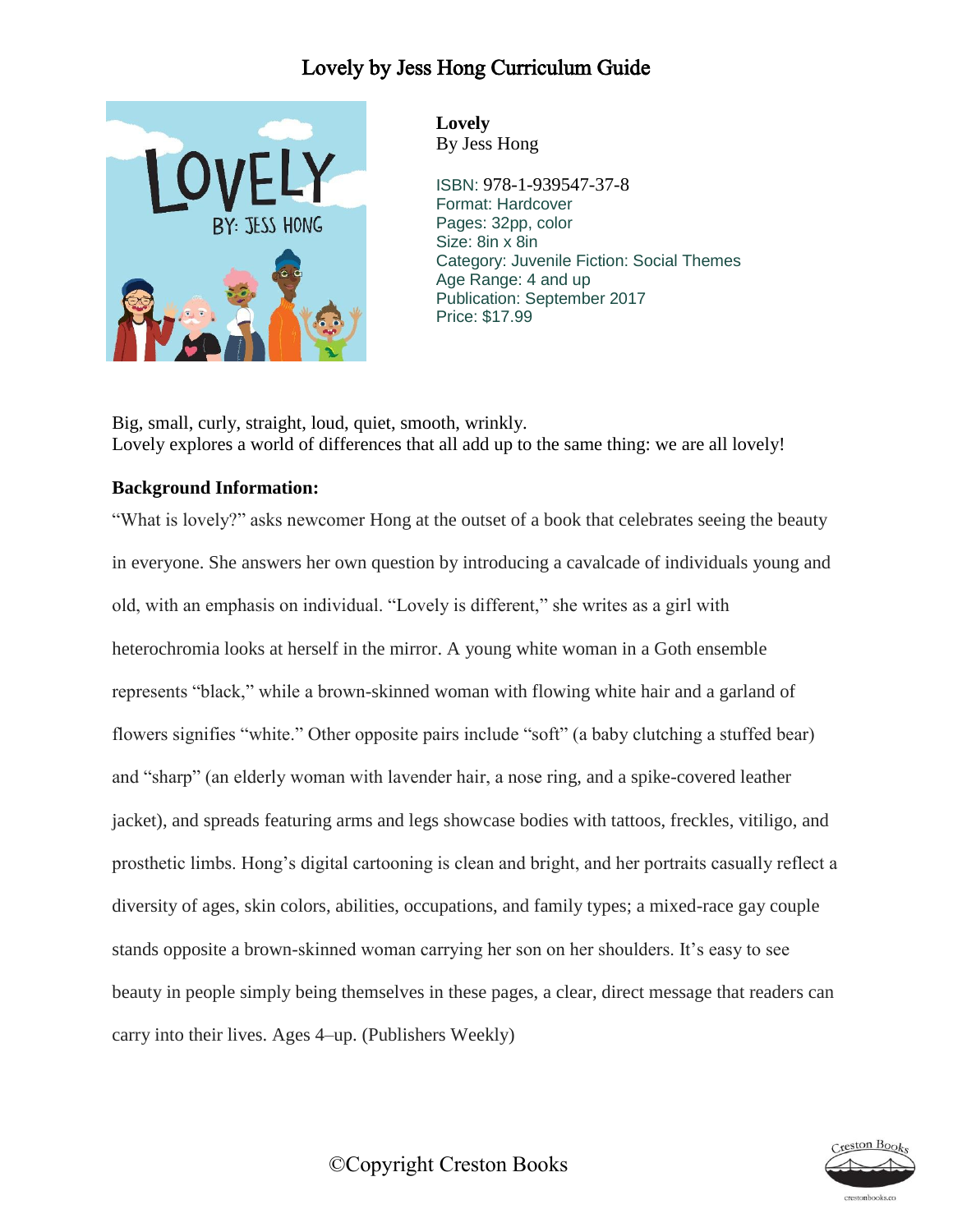## **Kindergarten through Grade 2 Standards covered in Lovely**

#### **Concepts about Print**

- 1.1 Identify the front cover, back cover, and title page of a book.
- 1.3 Understand that printed materials provide information.
- 1.4.M Describe characteristics that make each individual unique.

#### **2.0 Reading Comprehension**

Students identify the basic facts and ideas in what they have read, heard, or viewed. They use comprehension strategies (e.g., generating and responding to questions, comparing new information to what is already known).

- 2.2 Use pictures and context to make predictions about story content.
- 2.3 Connect to life experiences the information and events in texts.
- 2.5 Ask and answer questions about essential elements of a text.

#### **3.0 Literary Response and Analysis**

Students listen and respond to stories based on well-known characters, themes, plots, and settings.

Narrative Analysis of Grade-Level-Appropriate Text

- 3.1 Distinguish fantasy from realistic text.
- 3.3 Identify characters, settings, and important events.

## **Standard 7: Practicing Health-Enhancing Behaviors**

- 7.1.M Express emotions appropriately.
- 7.2.M Describe positive ways to show care, consideration, and concern for others.

#### **Standard topics:**

- Diversity: How we are special and unique.
- Empathy: Practicing Theory of Mind by understanding someone else's point of view.
- Compassion: What does it mean to truly accept a friend just the way they are?
- Inclusion: What does it mean to accept a friend's differences?



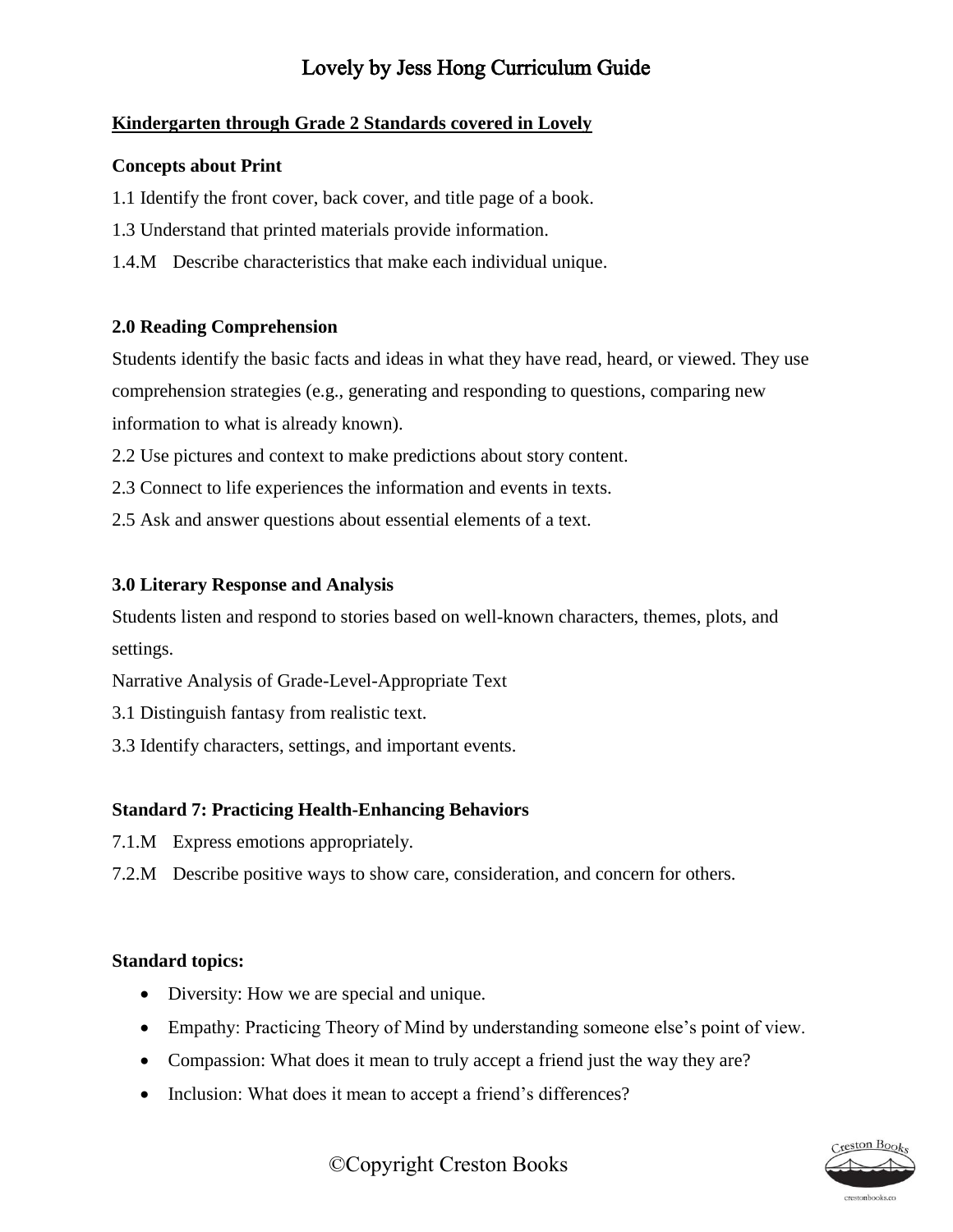#### **Objectives:**

- Connect with literature.
- Teaching children about diversity.
- Empathy: Help children understand what it means to consider other people's feelings.
- Tolerance: Encouraging children to show kindness and acceptance towards themselves and others.
- Inclusion: Learning ways in which we can be inclusive, no matter our differences.

## **Key Terms/Concepts:**

- Diversity
- Perspective taking
- Inclusion

#### **Discussion Questions:**

- Have you ever had a friend who is different?
- Have you ever felt different? Was that a positive or negative experience? Why?
- How can you show a friend that you love/like them just the way they are?
- How can you help a friend be included?
- How does it feel when you are included in a group?
- Have you ever seen anyone being treated unfairly because they are different?
- Are there characteristics that you have that make you feel different? That make you feel lovely?
- Have you ever felt left out? What does that feel like?
- Why do you think people exclude one another?
- What things can we do to promote fairness?
- What is something that is unique about you?
- How does it feel when you are included in a group?

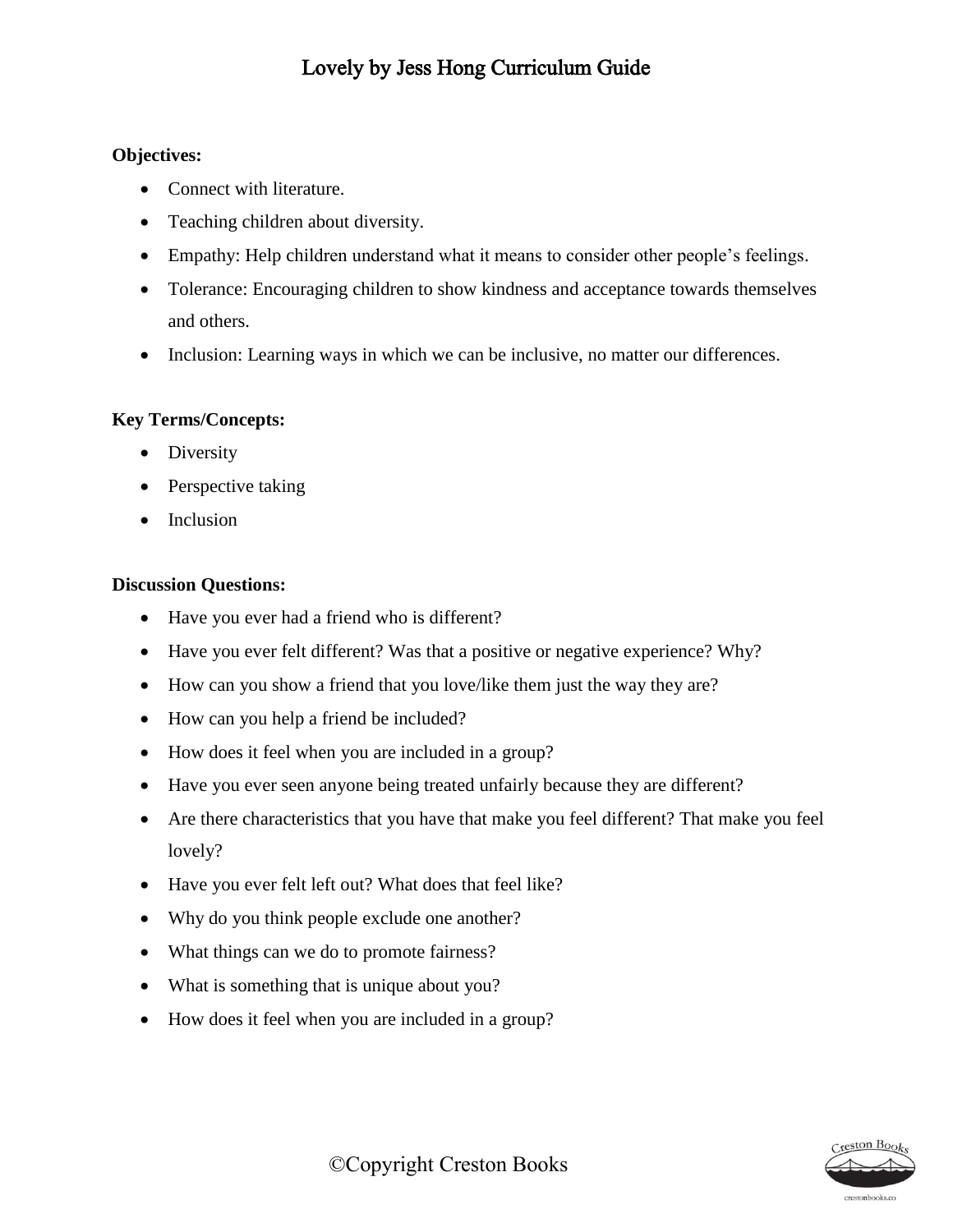## **Activities:**

- *Play I love My Neighbor:* Seat the children in a circle. Have them take turns saying, "I love my neighbor because…." About the person to their left.
- Make a Self-Esteem Mirror: Have the children make a mirror surrounded with words about what makes them special. You can find the full directions on [Mosswood Connections.](https://mosswoodconnections.com/activities/new-socialemotional-page/self-esteem-mirror-social-skills-activity/) (https://mosswoodconnections.com/activities/new-socialemotional-page/self-esteem-mirrorsocial-skills-activity/)
- *Play If You Really Knew Me:* Again, Seat the children in a circle. Have them take turns saying, "If you really knew me…" and have them share something about themselves. Discuss with the children about what they learned about each other. Were there any surprises?
- *Do the Crack an Egg Demonstration:* Bring eggs with different colored shells. Have the children observe how they look different. Then crack the eggs. Do they look different on the inside? Explain how this relates to people, too.
- *Step Forward to the Finish Line:* Have some students line up on one side and choose another child to be the volunteer on the other side. Put a line or marker between them. Instruct the children to give the volunteer compliments about traits that are special about that person. For every compliment, the student takes one step closer to the line until s/he has crossed it. Repeat with as many students are in the class.
- *Share What We Have in Common:* Have the students bring three of their favorite items in a bag. Then have them share what they brought to share. Talk about why those items are important to each child. Compare and discuss how some the items the children brought to share are different and how some are the same.
- *Lead a game similar to the game Simon Says:* But for this version have the children do actions based on directions such as:
	- Simon says: "Anyone with brown eyes, stand up."
	- Simon says: "Anyone who has a dog as a pet, put your right hand on your head."
	- Simon says: "Anyone whose favorite ice cream is chocolate, stand on one foot."
	- Simon says: "Anyone who has a brother, jump up and down."

At the end of the game, have students sit in a circle. Ask each student to name one way in which he or she and another student are alike and one way that they are different. Does this change the way they feel about each other?



## ©Copyright Creston Books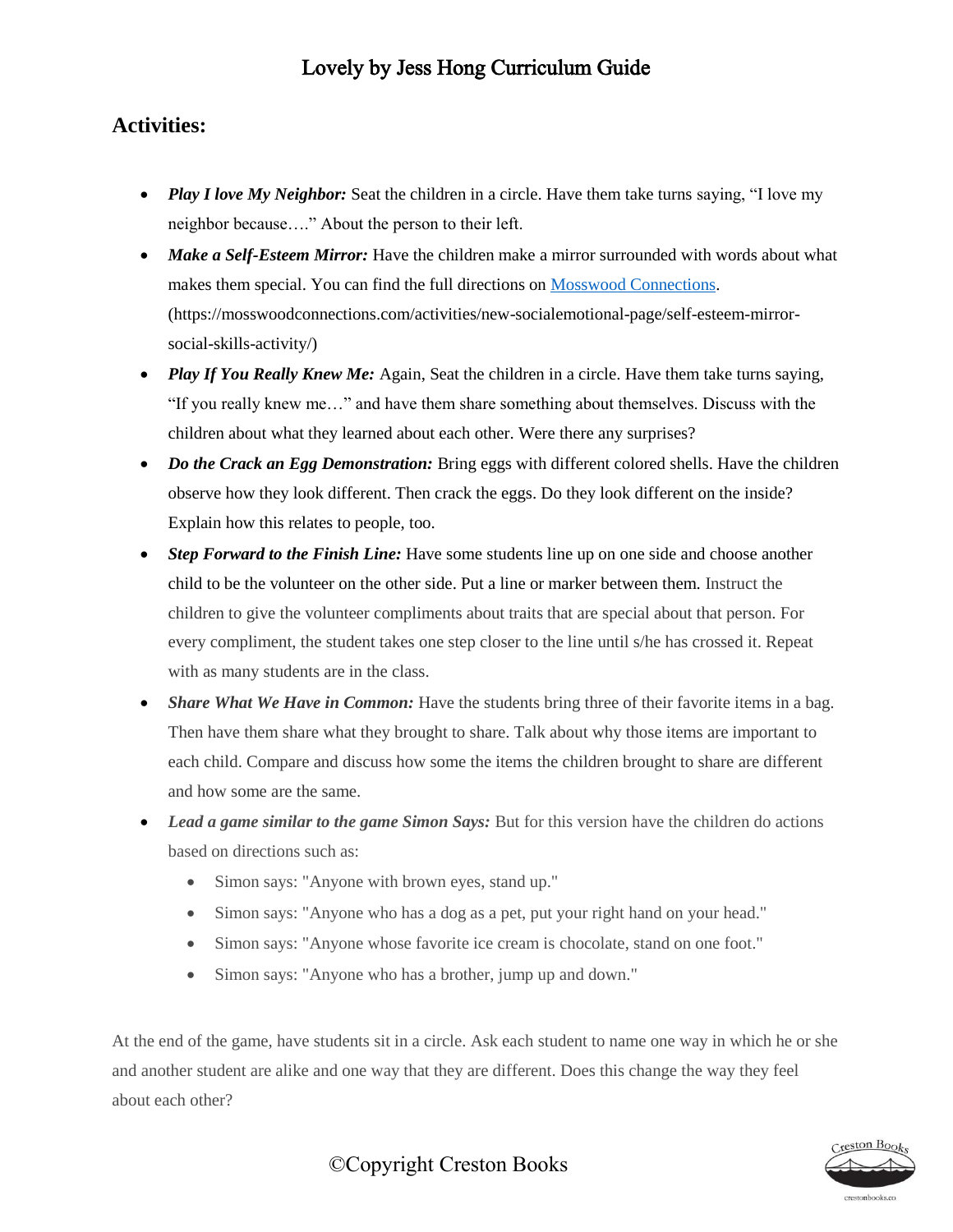**Printable Coloring Pages and Worksheets:**

- **[Dabbles and Babbles:](https://dabblesandbabbles.com/wp-content/uploads/2013/09/Blank-Faces2.pdf)** Faces coloring page. [\(https://dabblesandbabbles.com/wp](https://dabblesandbabbles.com/wp-content/uploads/2013/09/Blank-Faces2.pdf)[content/uploads/2013/09/Blank-Faces2.pdf\)](https://dabblesandbabbles.com/wp-content/uploads/2013/09/Blank-Faces2.pdf)
- **[EduPics:](https://www.edupics.com/coloring-page-children-of-the-world-i9308.html)** Coloring page of children from all over the world. [\(https://www.edupics.com/coloring](https://www.edupics.com/coloring-page-children-of-the-world-i9308.html)[page-children-of-the-world-i9308.html\)](https://www.edupics.com/coloring-page-children-of-the-world-i9308.html)
- **[Keep Your Child Safe:](http://www.keepyourchildsafe.org/pdf/multicultural-flowers-coloring-sheets.PDF)** Multi-cultural flowers coloring page. [\(http://www.keepyourchildsafe.org/pdf/multicultural-flowers-coloring-sheets.PDF\)](file:///C:/Users/Shelah/Documents/Creston%20Books/Lola%20and%20Bear/(http:/www.keepyourchildsafe.org/pdf/multicultural-flowers-coloring-sheets.PDF))
- **[Popping Wheelies:](http://poppingwheelies.net/friends1.html)** has a variety of coloring pages on the topic of children with special needs. [\(http://poppingwheelies.net/friends1.html\)](http://poppingwheelies.net/friends1.html)

#### **Resources:**

 **[West Virginia University Inclusion Activities:](https://www.uh.edu/cdi/diversity_education/resources/activities/pdf/Inclusion_Activities_Book.pdf)** A great list of activities educators can do with groups of children.

(https://www.uh.edu/cdi/diversity\_education/resources/activities/pdf/Inclusion\_Activities\_Book.p df)

- **[Penn State:](https://www.mentoring.org/new-site/wp-content/uploads/2015/12/Diversity-Discussion-Starters.pdf)** A Collection of Ice Breakers Designed to Start Conversations about Diversity. [\(https://www.mentoring.org/new-site/wp-content/uploads/2015/12/Diversity-Discussion-](https://www.mentoring.org/new-site/wp-content/uploads/2015/12/Diversity-Discussion-Starters.pdf)[Starters.pdf\)](https://www.mentoring.org/new-site/wp-content/uploads/2015/12/Diversity-Discussion-Starters.pdf)
- **[Mosswood Connections:](https://mosswoodconnections.com/teaching-children-diversity-compassion/)** An activity that encourages children to get involved in erasing racism along with more resources for teaching children about diversity and inclusion. [\(https://mosswoodconnections.com/teaching-children-diversity-compassion/\)](https://mosswoodconnections.com/teaching-children-diversity-compassion/)
- **[Eastern Kentucky University:](https://diversity.eku.edu/diversity-posters-printable)** Printable Diversity Posters [\(https://diversity.eku.edu/diversity](https://diversity.eku.edu/diversity-posters-printable)[posters-printable\)](https://diversity.eku.edu/diversity-posters-printable)
- **[Tolerance.org:](https://www.tolerance.org/mix-it-up/activities)** Mix It Up at Lunch Day activities that present a great, low-stakes opportunity for students to engage with one another and cross some common social boundaries.

[\(https://www.tolerance.org/mix-it-up/activities\)](https://www.tolerance.org/mix-it-up/activities)



©Copyright Creston Books



restonbooks.co